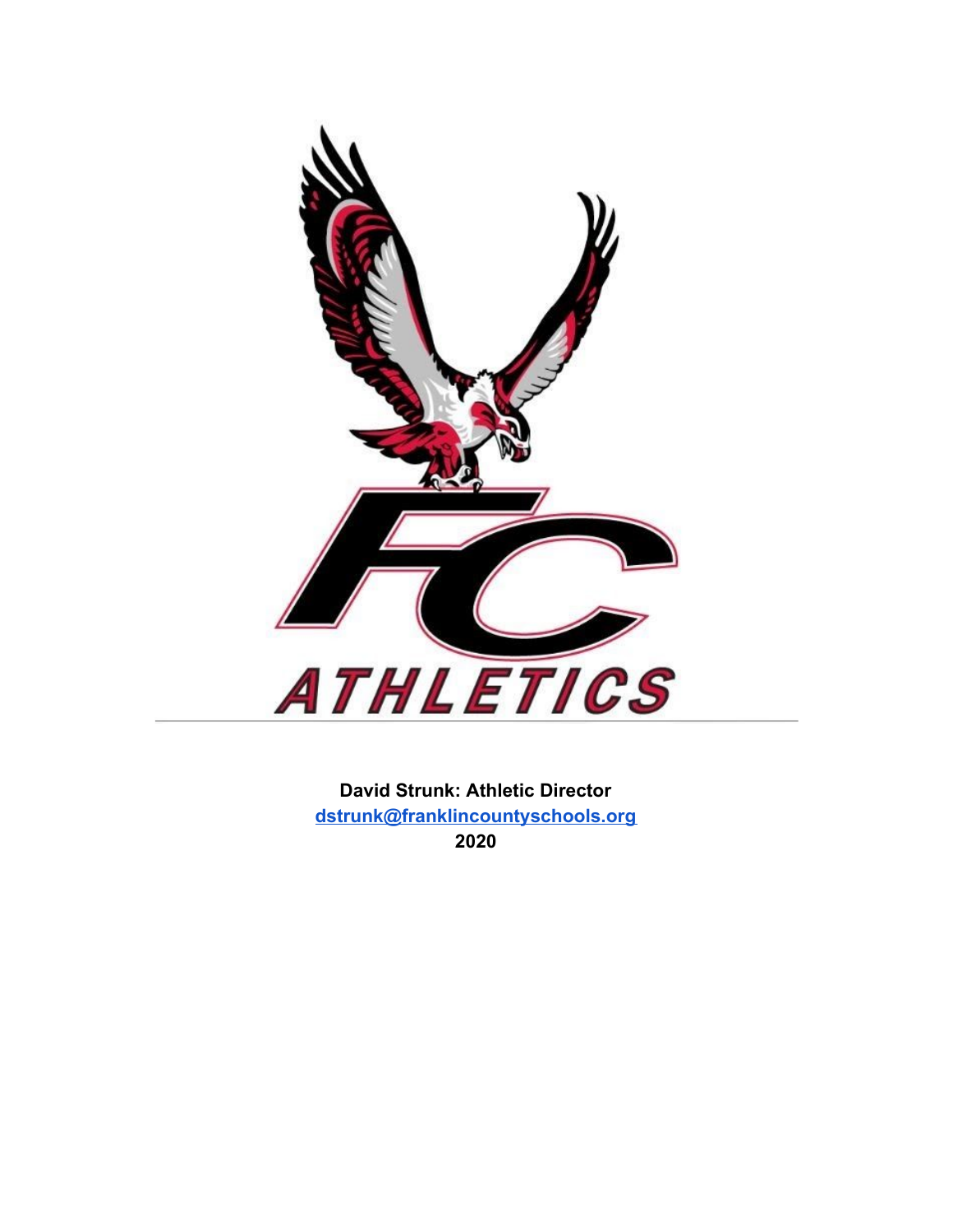# **Athletic Department Mission Statement:**

Seahawk Athletics is responsible for helping to mold its student athletes into all they were created to be. Both on and off the playing field. We will strive to create young men and women who will be able to be productive citizens within our community.

# **Athletic Department Philosophy:**

Athletics in the field of public education is essential to the development of well-rounded individuals. Healthy bodies are equally as important as healthy minds. Specifically, organized athletics help the academic teacher in teaching cooperation and teamwork. The goal of public education is to help students become contributing citizens in a democratic society. Organized sports such as football, baseball, basketball, softball, and the like, are the ultimate simulations of cooperative learning.

Coaches are important people who have the opportunity to touch the lives of students in many different ways. Athletes watch their coaches on and off the field. It is obvious that athletes learn about hard work, discipline, goal setting, sportsmanship, and winning from their coaches. Less obvious lessons are those of honor, character, and respect for others. Coaches who truly care for their athletes, and not just about winning, teach athletes much more than the rules of the game.

### **Facilities:**

FCHS facilities include the Mikel Clark Sports Complex, gym, locker rooms, multipurpose room, and weight room. Use of these facilities is restricted to Franklin County Schools unless given written permission by the Superintendent, Principal, or Athletic Director.

# **Athletic Office:**

The Athletic Director can be reached at 850-670-2800 ext. 3556

# **Athletic Committee:**

Made up of the Principal, Asst. Principal, Athletic Director, and Dean of Students. This committee is responsible for reviewing and/or advising the school in regards to athletics. This includes any grievances brought by parents of student athletes. It is our responsibility to ensure that our athletes have the best experience possible while playing for Franklin County Schools.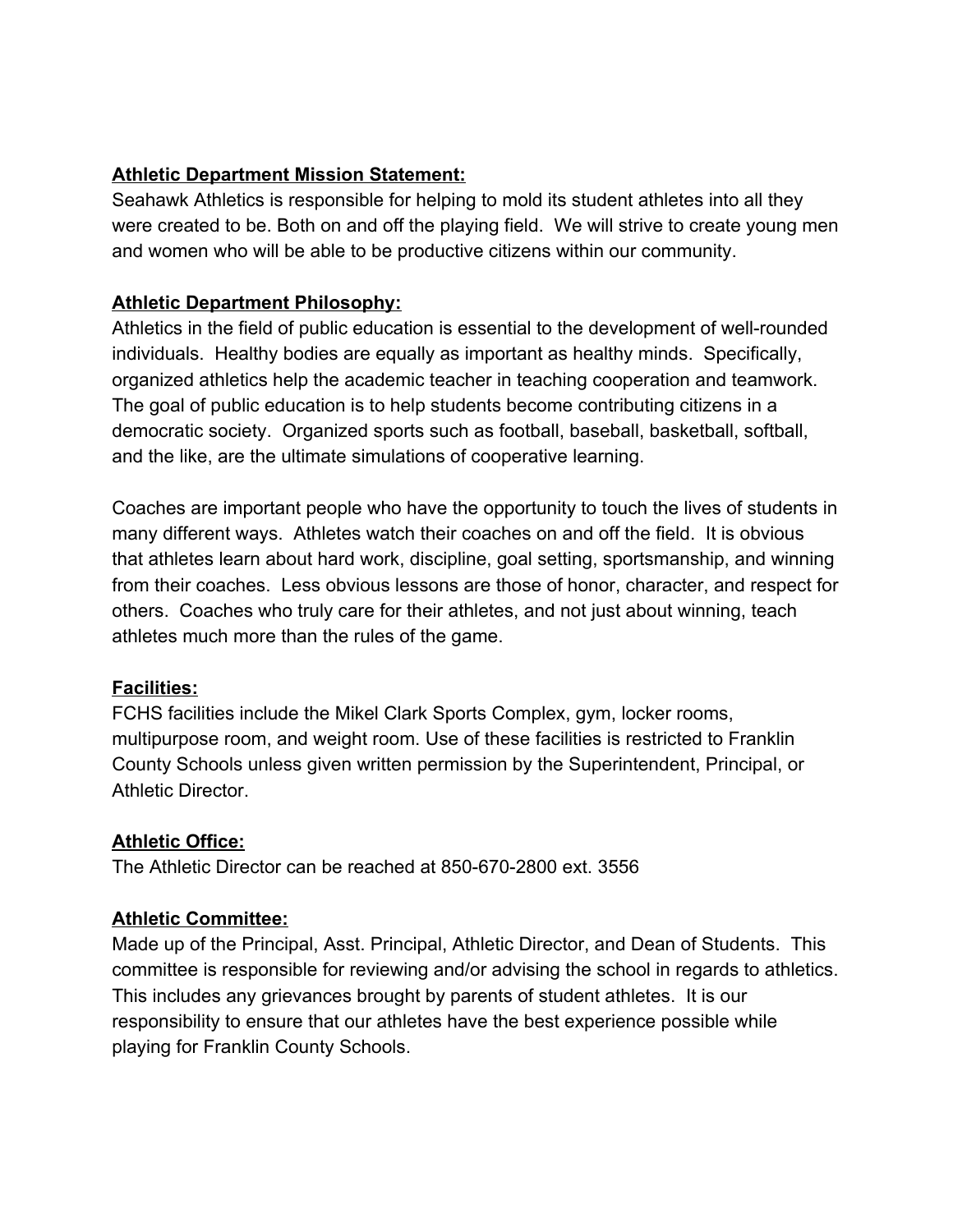# **Florida High School Athletic Association:**

Franklin County Athletic Programs are governed by the FHSAA. Their web site is [www.fhsaa.org.](http://www.fhsaa.org/)

The aim of the FHSAA is to promote, direct, supervise and regulate interscholastic athletic programs in which high school students, whose schools are members, compete. To accomplish this aim, the Association:

- 1. Establishes and enforces regulations to ensure that all such athletic programs are part of, and contribute towards, the entire educational program;
- 2. Cooperates closely with the Florida Department of Education in the development of athletic programs;
- 3. Promotes the spirit of sportsmanship and fair play in all athletic contests;
- 4. Enacts policies and guidelines that safeguard the physical, mental, & moral welfare of high school students, and protect them from exploitation.

# **Student Athlete Eligibility:**

- 1. All Student Athletes must have a current Physical on file with the Athletic Director. Physicals are good for one year. You cannot participate if you do not have a current physical.
- 2. All Student Athletes must have a current Parent Consent Form & Concussion Form on file with the Athletic Director. You cannot participate if you do not have a current Parent Consent Form & Concussion Form.
- 3. All Student Athletes must have a current signed Seahawk Code of Ethics on file with the Athletic Director.
- 4. All Student Athletes must maintain a 2.0 GPA. To be eligible at the beginning of the school year you must have been promoted from the previous grade.
- 5. Middle School Athletes (grades 6-8) cannot turn 15 before September 1st.
- 6. Junior High Athletes (grades 7-9) cannot turn 16 before September 1st.
- 7. High School Athletes (grades 9-12) cannot turn 19 before September 1st.
- 8. High School Athletes (grades 9-12) have 4 years to play high school sports once they have entered the 9th grade.
- 9. All student athletes must be at school at least 3 periods on game day in order to participate in the game.

# **Parent Communication:**

Every sport offered at Franklin County Schools will have a Preseason Parent Meeting. In this meeting parents will be informed of important information regarding the upcoming season.

### **Steps to Communicate with a Coach:**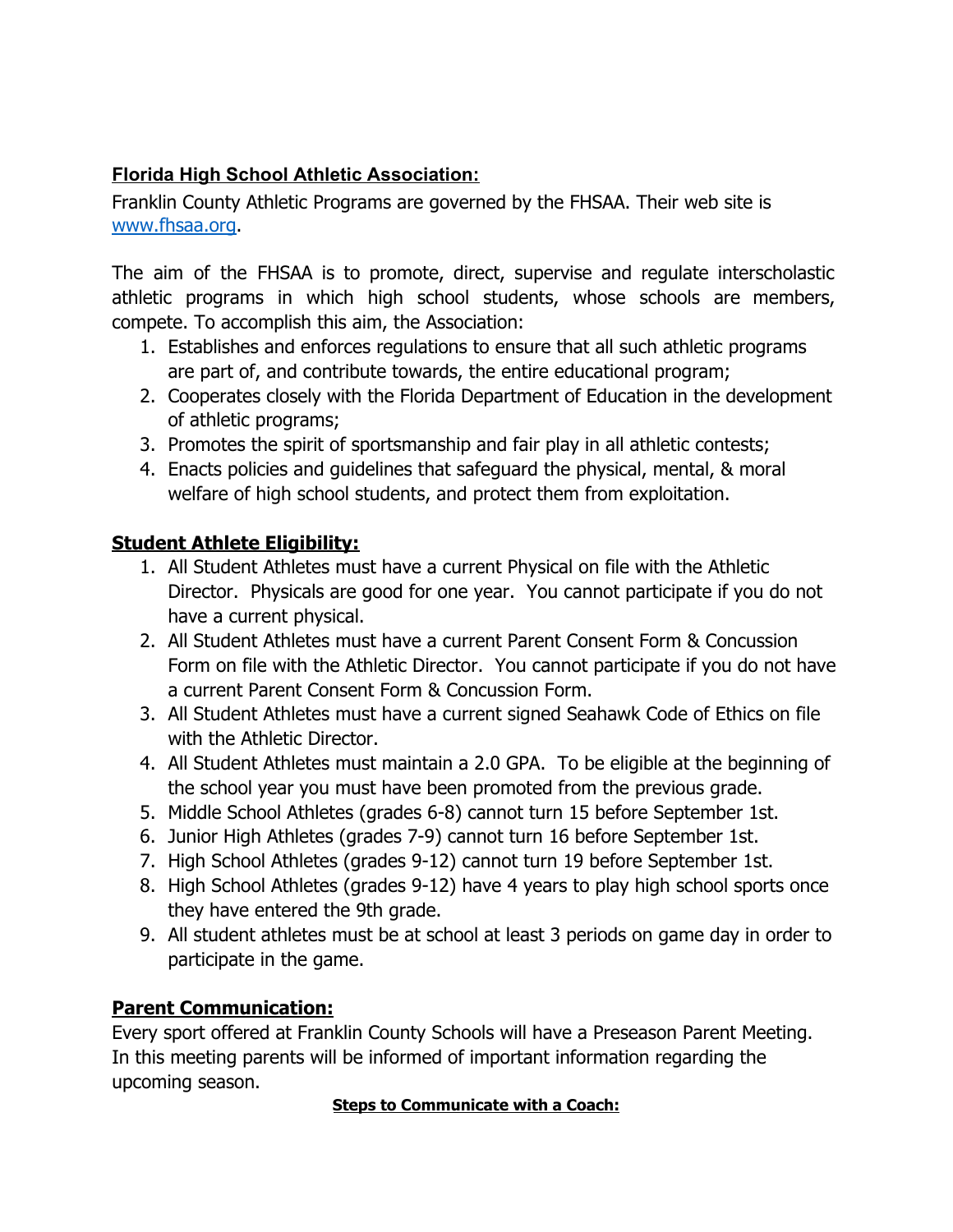- 1. Call Coach and set up a meeting. (Not before, during, or after a Practice/Game)
- 2. If the situation is not resolved contact the Athletic Director to set up a meeting.

# **SEAHAWK ATHLETICS CODE OF ETHICS**

As we strive for excellence in our athletic program we are equally committed to the development of the total citizen. We will emphasize and expect all participants to show class and character as a representative of our school, city, state, and nation.

In developing the total student athlete, the emphasis will be placed on the following areas.

#### **Good Class Conduct:**

- Athletes will be disciplined by their coach if a referral is written.
- If you are suspended from school you will sit out the next game after the suspension.

#### **All Grades Above 70%:**

- Grades will be checked for progress report averages and 9 weeks averages.
- Athletes will have mandatory study hall and extra conditioning for poor academic performance.

#### **Be On Time:**

● If you are late you will be disciplined.

#### **Use Good Manners:**

● Yes Sir, No Sir, Yes Ma'am, No Ma'am, Please, Thank You, etc.

#### **Present A Positive Image:**

- No Profanity
- Dress Appropriately
- Proper use of Social Media

#### **No Drinking Or Drugs:**

- 1st Offense = 1 game suspension
- 2nd Offense = 3 game suspension
- $\log$  3rd Offense = Kicked off the team

#### **Any School Equipment That Is Lost Or Stolen:**

- Will be replaced by the athlete it was issued to.
- Athlete who leaves equipment out will have to run to get it back.
- Athlete who loses their equipment will have to pay for it.

#### **No Missed Practices:**

- Players will make up conditioning they missed when absence is excused.
- An unexcused absence will be dealt with severely by the head coach.
- Excused Absence: Death in Family, Doctor's orders, tutoring, and sick at home.
- If you must check out of school for any reason and will not be back for practice you must let your coach know before you check out.

#### **Off-Season Workouts:**

- All athletes need to be involved in a year round strength and conditioning program.
- All athletes must be signed up to take a Weightlifting Class every year.

**Please Sign:\_\_\_\_\_\_\_\_\_\_\_\_\_\_\_\_\_\_\_\_\_\_\_\_Athlete**

**\_\_\_\_\_\_\_\_\_\_\_\_\_\_\_\_\_\_\_\_\_\_\_\_\_\_\_\_\_\_\_\_\_\_Parent**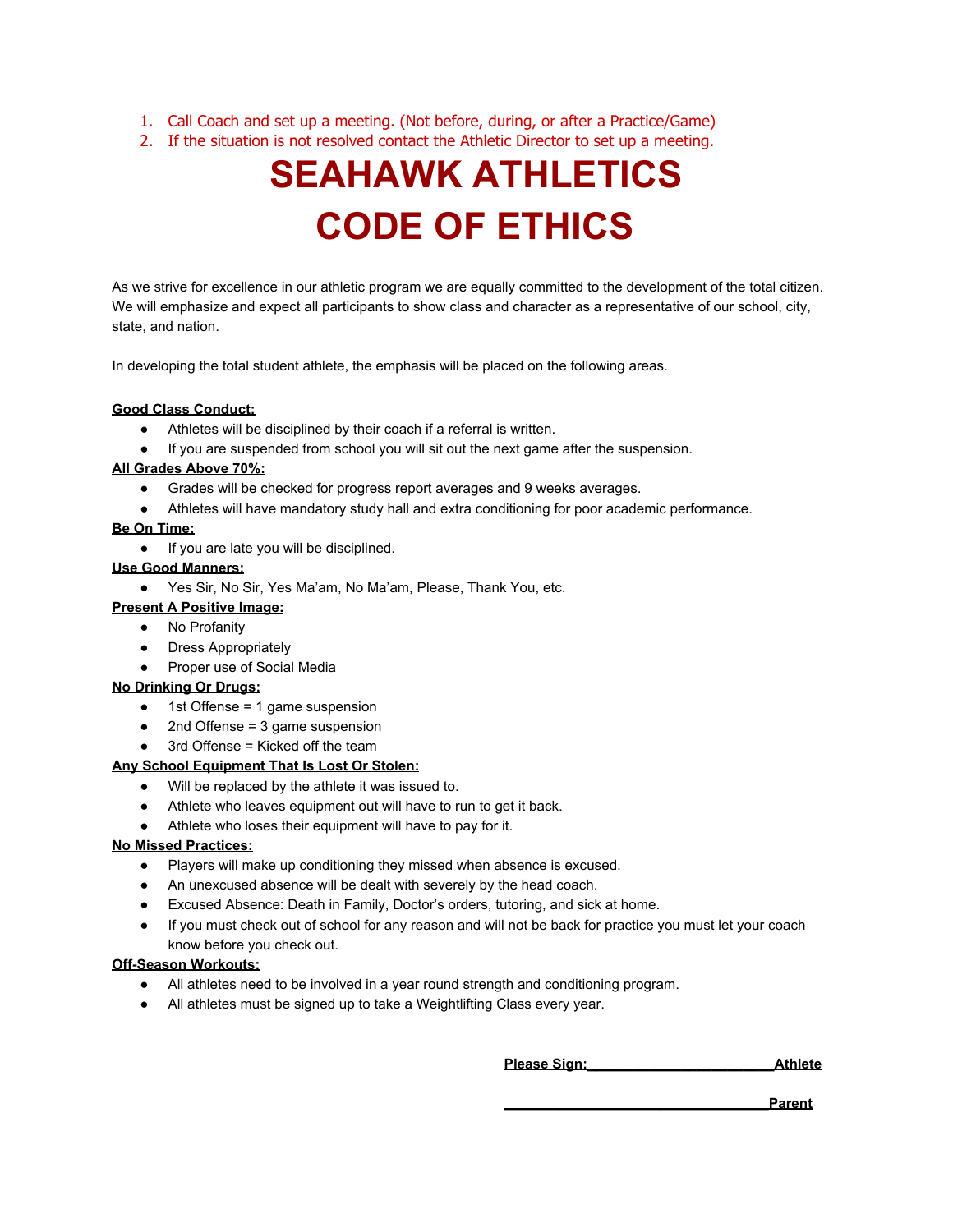# **SEAHAWK EXPECTATIONS**

- 1. We expect you to do something worthwhile with your life.
- 2. We expect you to have "Great Expectations". Anticipate having a great day, a great practice, a great season, a great life!
- 3. We expect you to be involved in a year round strength and conditioning program.

# **WHAT WE EXPECT FROM YOU**

- 1. To get an education.
- 2. Pass every class.
- 3. To hustle 100% of the time.
- 4. To give unselfishly and respect your teammates.
- 5. Practice to the best of your ability.
- 6. To be totally honest in all your dealings.
- 7. To be loyal to your school, teammates, coaches, teachers, and administration.
- 8. To play to the maximum of your potential at all times, practice, conditioning, & games.
- 9. To be on time (school, meetings, practice, & games).
- 10. Never criticize a teammate.
- 11. To be part of something great.
- 12. To be successful in life.
	- a. "Success is peace of mind which is a direct result of self satisfaction in knowing you made the effort to do the best of which you are capable."

- John Wooden

# **WHAT YOU CAN EXPECT FROM YOUR COACHES**

- 1. To be loyal to you in all areas.
- 2. To be totally honest.
- 3. To provide the leadership and training necessary to achieve our goals.
- 4. To work you harder than you've ever worked before.
- 5. To assist you anyway possible now and after you graduate.
- 6. To treat you with respect.
- 7. To make all decisions predicated on what is best for the team and then what is best for the individual.
- 8. To do everything within our power to improve our facilities and make this place the best place to go to school and participate in athletics.
- 9. To help you grow and mature as an individual.
- 10. To help you reach your goals.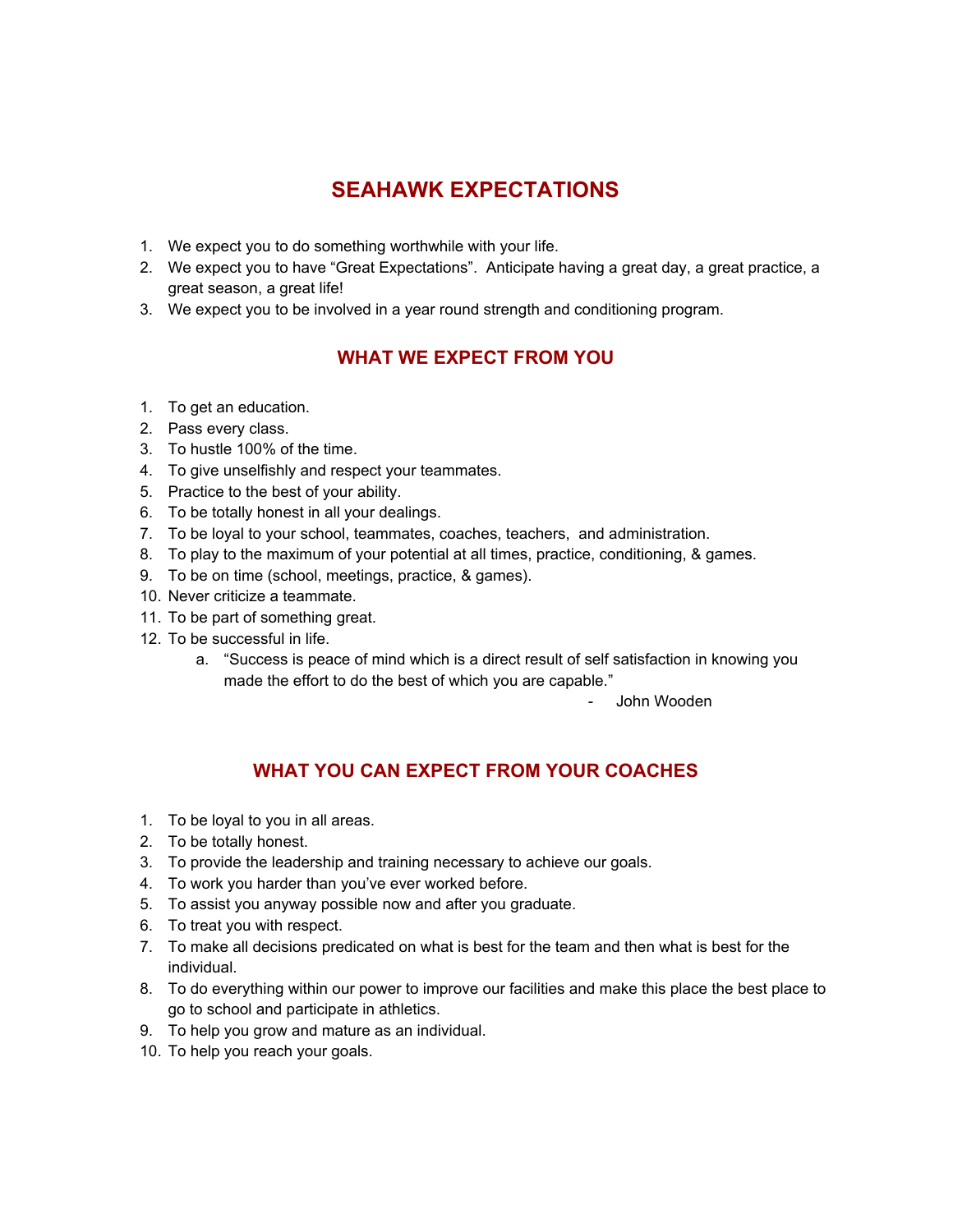## **Social Media Policy:**

The purpose of this policy is to establish a clear and concise set of guidelines for student- athletes to follow to help them make the best possible judgments and safeguard their personal privacy as well as protect the integrity of Seahawk Athletics and Franklin County School. Remember, playing and competing for Franklin County School is a privilege. The student- athletes, coaches, and staff represent Franklin County School both on and off the field and are seen as role models on campus and in the community. As leaders, we all have the responsibility to represent our teams, our schools and ourselves in a responsible and positive manner.Third parties including media, faculty, future employers and college recruiters can easily access social media profiles and view all personal information. This includes pictures, videos, comments posts and links. It is important to understand that once something is posted online, it never disappears. Inappropriate material found by third parties affects the perception of FCS student- athletes, the Seahawk family, and the School as a whole. It can also be detrimental to the future of our Seahawk family and the student-athlete's future employment options.

### **With those ideas in mind, the policy requires that student-athletes:**

**Protect and enhance** the value of the Seahawk Athletics; avoid making derogatory comments about athletics, students, faculty or employees and protect confidential information.

**Be aware** that readers and followers on social media sites include media, current and future student-athletes, students, faculty, administrators, alumni, parents, coaches and community members as well as current/past/future employers. It is essential that student-athletes portray Franklin County School in a positive manner at all times.

**Think before** they post and anticipate how all the third parties that will see that post may react to it.

#### **Examples of inappropriate posts:**

**a.** Posting photos, videos, comments, posts or tweets showing the personal use of alcohol and/or tobacco products. (no holding cups, cans, shot glasses, guns, weapons, etc.)

**b**. Posting photos, videos, and comments that are sexual in nature. This includes links to Web sites of a pornographic nature and other inappropriate material.

**c.** Posting pictures, videos, comments, posts and tweets that relate to drugs or drug paraphernalia.

**d.** ANY inappropriate or offensive language in comments, videos and other postings. This includes threats of violence and derogatory comments against race, gender, team affiliates or any other organizations.

**e.** Posting negative commentary regarding the performance of Franklin County Seahawk athletic teams or relating to the actions of an individual student-athlete, as well as any negative

postings about team information (long bus rides, early morning practices etc.)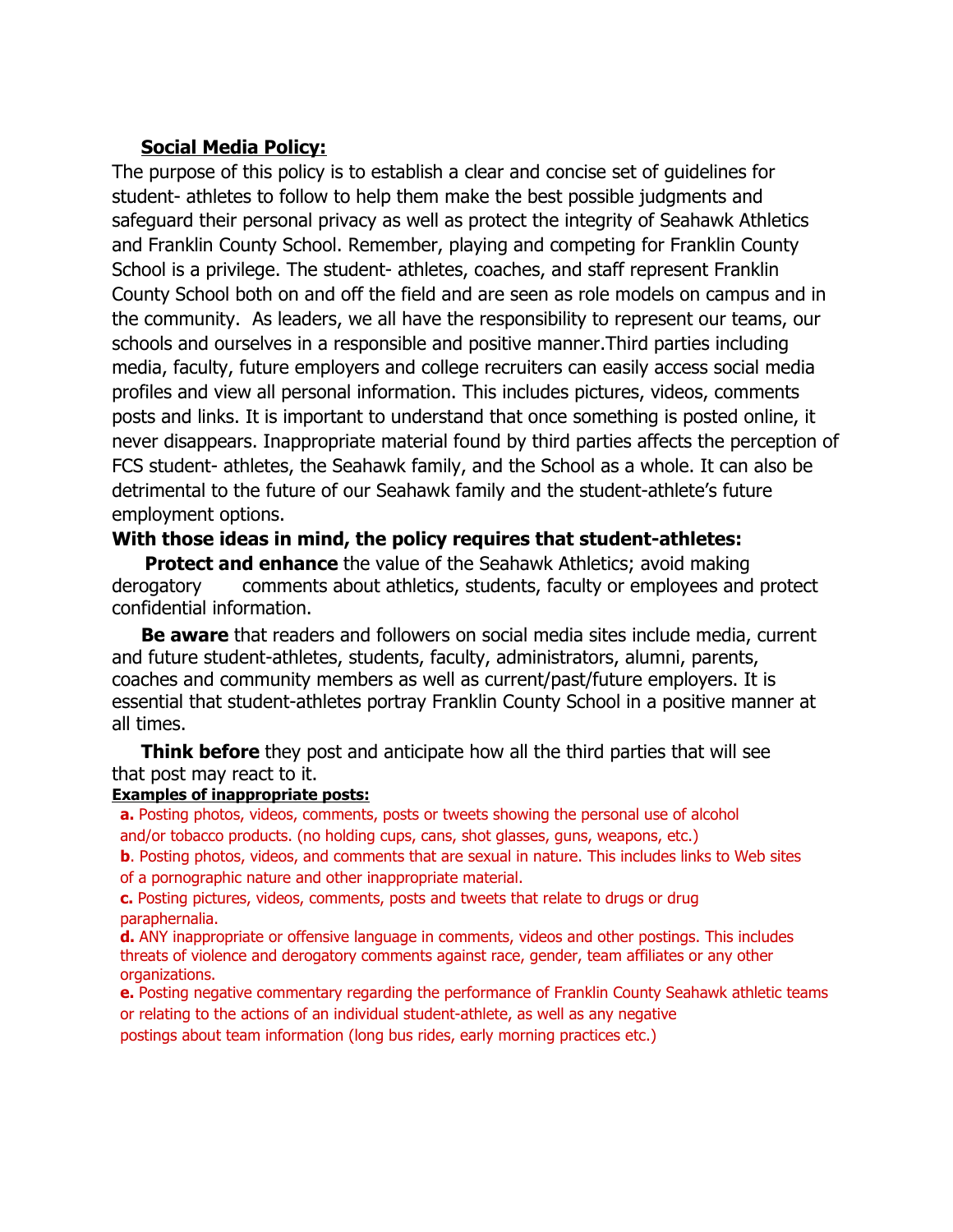# **Coaches Expectations:**

- 1. Loyalty
	- a. To the Administration at home, in the community, online, & at school.
	- b. To the Athletic Director at home, in the community, online, & at school.
	- c. To other Coaches at home, in the community, online, & at school.
	- d. To Franklin County Schools
	- e. Commitment If you're not committed to FCHS how can you expect your student athletes to be.
- 2. Act like a Champion. (Remember people are always watching)
	- a. At home, in the community, online & at school.
	- b. Carry yourself in a manner that develops pride in our program.
	- c. On the field or basketball court.
	- d. Be positive and encouraging.
	- e. Set a good example.
	- f. Be the type of coach you would want your child to play for.
- 3. Be on Time
	- a. Meetings
	- b. Paperwork
	- c. Practice
	- d. Games
- 4. Take Ownership
	- a. Be enthusiastic
	- b. Facilities
	- c. Inventory
	- d. Scheduling/Officials
	- e. Paperwork
	- f. Organization
	- g. Finances (don't spend what you don't have)
	- h. Fundraising
	- i. Pre-Season Parent Meeting
	- j. Do the extra things without complaining.
	- k. Off-Season Activities
- 5. Respond To Adversity Don't React (always have a plan)
- 6. Execute the mission of our Athletic Department

### **OUR SUCCESS = OUR ATTITUDE = OUR WORK HABITS**

#### **SOMETHING TO REMEMBER:**

God has given each one of us unique gifts, abilities, and passions. How well we use these qualities to have an impact on the world around us determines how "successful" we really are. It's not about the wins and losses, it's about whether we gave our best to those around us. We all should want Franklin County Schools to be the best that it can be in **ACADEMICS, ATHLETICS, SPORTSMANSHIP, & COMMUNITY INVOLVEMENT.**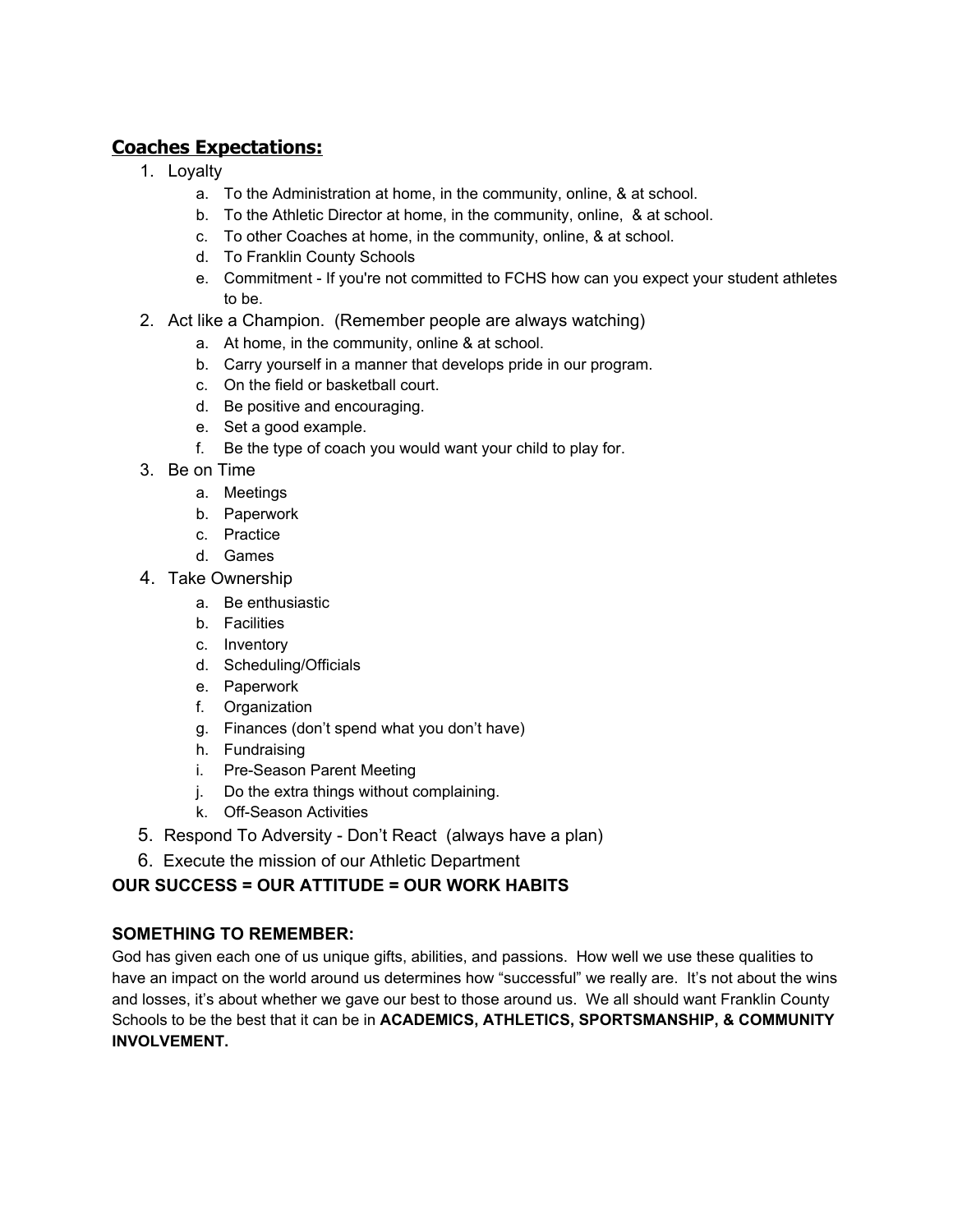#### Signature:

### **Fundraising:**

Coaches need to make sure and approve any type of fundraiser with the Athletic Committee by filling out an activity request form and going through the proper channels. These fundraising events need to be approved through the athletic committee.

### **Transportation:**

The Transportation Department is responsible for supplying the needed transportation to and from events. A transportation request is turned in to the Athletic Director and he/she will make the request to the Transportation Department. Every effort will be made to have the transportation at the requested location, time for departure, and arrival back to Franklin County School. Students are required to secure their own transportation home upon arrival at the Franklin County School Gym.

Buses are not supposed to deliver any coaches, students, or any others to any other location without prior written approval from the transportation department. If the return direction carries the buses through Carrabelle or Apalachicola the buses may stop and drop the students at the IGA in Carrabelle or Charter School in Apalachicola. The bus drivers take their direction from the Transportation Coordinator.

Only required game personnel and players are to ride the bus unless the athletic committee has approved a non-member or volunteer to ride on the bus. School Board policy 8660 identifies the steps for athletes to be transported by personal vehicles. Athletes will be allowed to travel home with their parents only after they have first secured written permission from the Athletic Director, Dean, Assistant Principals or Principal.

Activity Buses run 4 days a week. The time the buses will run depends on practice schedules and after school programs. The average departure times will be 5:00-6:00pm. Activity buses will not run if the number of students are at a minimum for that practice day. Schedules for the activity bus are done weekly through the Athletic Director. Students are required to secure their own transportation home from practice on Friday's and on days that the activity buses are not running and/or required.

### **FHSAA FINES:**

Any player actions that result in the school receiving a fine from the FHSAA will be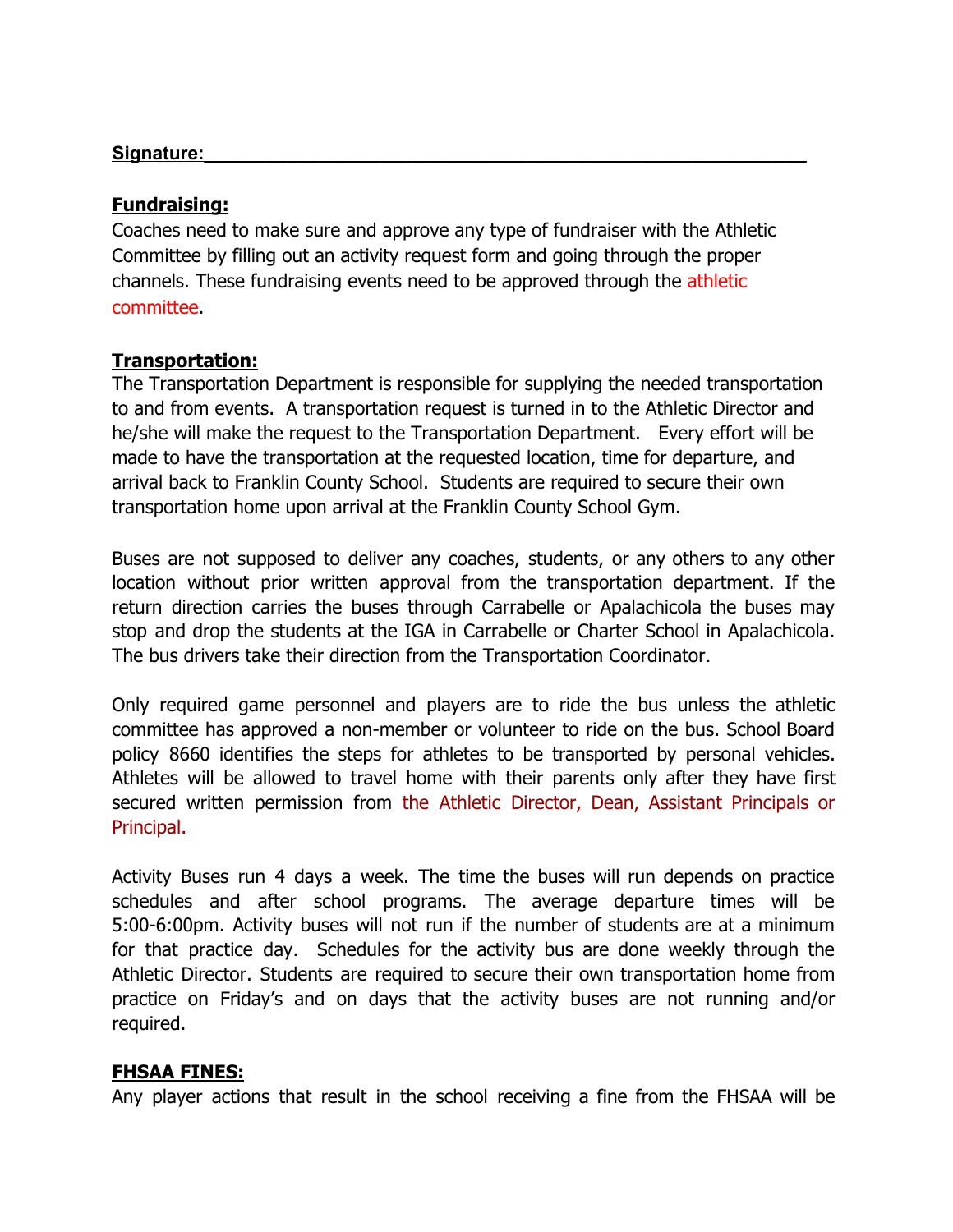required to pay said fee. Player will not be allowed to participate in any extracurricular activity until the fine is paid in full.

**Consequences For Not Finishing A Season:**Athletes who do not finish the athletic season (quits, asked to leave by coach, parent pulls athlete from team, academically ineligible to finish out the season, etc.), then that athlete may not begin the next sport within a school year until the sport he or she has left has completed play. This includes any and all playoff games. This rule also applies to all levels of play – middle school, junior varsity and varsity. The athlete may not condition, practice or play with the next sport. If the athlete has begun practicing with a team but then left the team prior to dressing out for the first game, the athlete is free to begin the next sport with no restrictions. ONCE THE ATHLETE REMAINS ON THE TEAM BEGINNING WITH THE FIRST GAME, AND WHETHER OR NOT HE OR SHE ACTUALLY PLAYED IN THE GAME, THE ATHLETE CANNOT BEGIN THE NEXT SPORT UNTIL THE CONCLUSION OF THE PRESENT ONE. A sport season begins at the first preseason meeting and ends when all equipment/uniforms are turned in.

### **QUITTER'S RULE:**

- 1. First time you have 24 hours to return to the team. If you choose to return you will be suspended for the next scheduled game.
- 2. Second time you will be removed from the team for the rest of the season. You will be allowed to try out for next year's team.
- 3. Third time you will not be allowed to play that sport at Franklin County.

# **Awards:**

To receive an award at the annual banquet, an athlete must finish out the entire season through the last game "in good standing". If a player quits a team, is asked to leave a team by a coach, or is academically ineligible to finish out the season, then that player is not "in good standing". If a player sustains a season ending injury or becomes eligible before the season ends and has participated in practices and supported the team with attendance at games and practices while injured, then that athlete is also considered to be "in good standing" and is eligible for recognition and awards. Middle/Junior High athletes are not eligible for trophies but are awarded with a certificate. It is the coach's responsibility to establish criteria for the awarding of participation credit at the varsity/junior high/middle school levels.

# **Hall of Fame:**

To qualify a student athlete must meet a minimum of three or more criteria in the following categories along with being recommended by his/her coach and the Athletic Committee during his/her years at Franklin County.

- **1. Scholarship:** minimum of a 3.0 GPA
- **2. Leadership:** Team Captain, Class Officer, Club Leader, or Coach/Athletic Director recommendation.